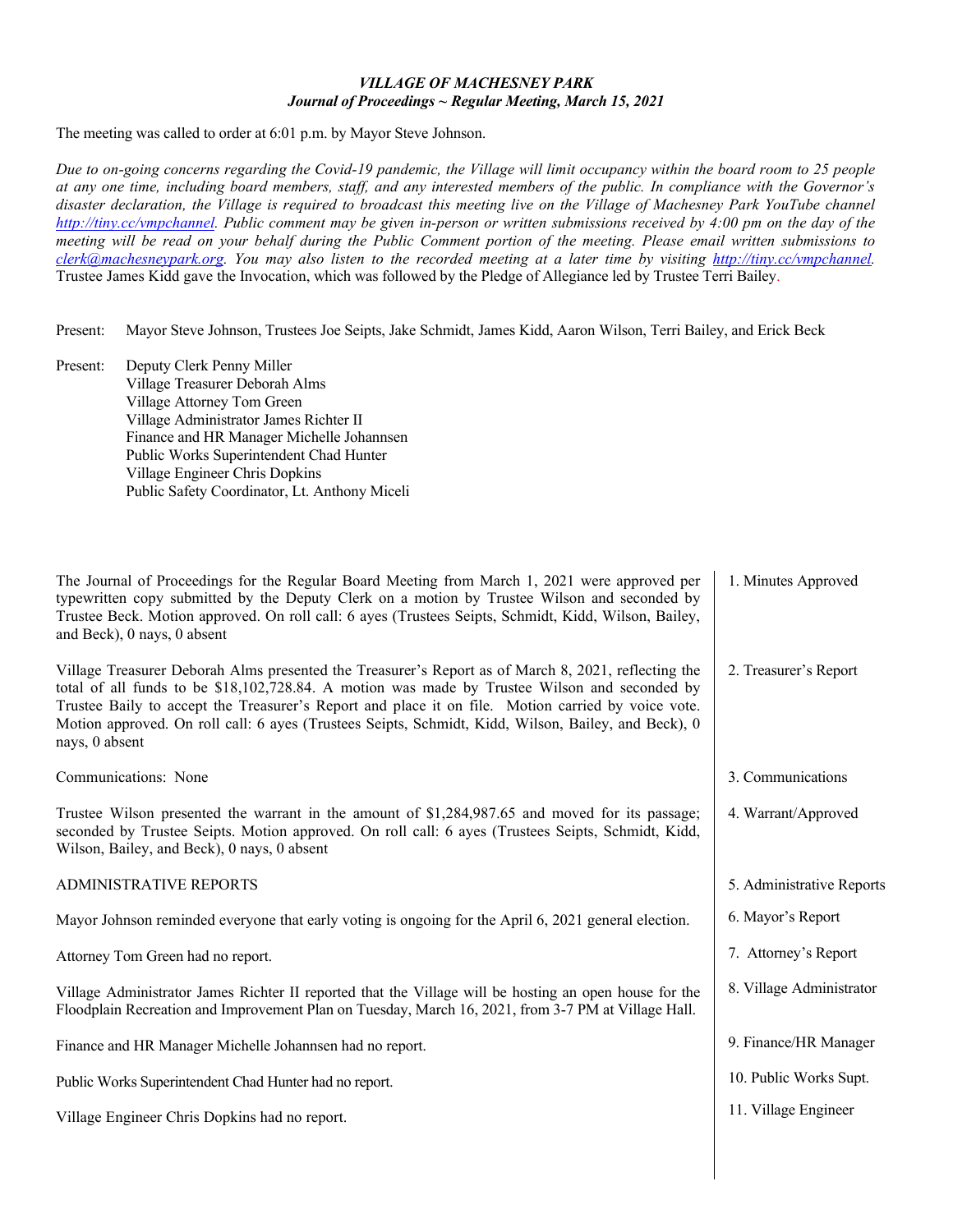*Journal of Proceedings March 15, 2021 Page Two*

Public Safety Coordinator, Lt. Anthony Miceli reported that in February, 2021, there were 7 DUI arrests, one of those arrests resulted in the recovery of 4 handguns; 460 traffic stops; and 1538 calls for service which is up 200 from the same time last year. He welcomed new Deputy Caravello to Machesney Park.

## COMMITTEE AND TRUSTEE REPORTS

District #1 Trustee Seipts, Public Improvements and Safety Chair reported that Resolution 19-R-21 was approved at the PISC meeting this evening and will go to Board on April 5, 20212 with a positive recommendation.

District #2 Trustee Schmidt, Administration and Finance Vice-Chair had no report.

District #3 Trustee Kidd, Public Improvements and Safety Vice-Chair thanked James Richter II and Chad Hunter for helping to clean up trash on Minns Drive; he feels that is leadership by example and appreciates it.

District #4 Trustee Wilson, Administration and Finance Chair reported that Ordinances 19-21, 20-21, and 21-21, along with Resolutions 17-R-21 and 18-R-21 were approved at the A&F meeting this evening. Resolution 18-R-21 will go to Board this evening and the remaining will go to Board on April 5, 2021, all with positive recommendations.

District #5 Trustee Bailey, Planning and Economic Development Chair had no report.

District #6 Trustee Beck, Planning and Economic Development Vice-Chair had no report.

CONSENT AGENDA - Mayor Johnson noted that the next item is the Consent Agenda. He asked Staff to introduce all items to be considered under the Consent Agenda.

Village Administrator James Richter II, presented the items under Item X. Consent Agenda as follows:

X. Consent Agenda\*

- A. Ordinance 17-21, Ordinance Extending Conditions of a Real Estate Transaction with Freddy's, Final Reading
- B. Ordinance 16-21, Adopt Official Zoning Map for the Village of Machesney Park, First Reading
- C. Resolution 09-R-21, Intergovernmental Agreement for Strong House Utility Cost Sharing with the City of Loves Park
- D. Resolution 18-R-21, Authorize Purchase of Squad Car

Mayor Johnson asked if there were any items to be removed from the Consent Agenda to be considered separately. There were none. The Consent Agenda was accepted as presented.

Mayor Johnson called for a motion to approve all items under the Consent Agenda. The motion was made by Trustee Wilson and seconded by Trustee Beck. Motion approved. On roll call: 7 ayes (Trustees Seipts, Schmidt, Kidd, Wilson, Bailey, Beck, and Mayor Johnson), 0 nays, 0 absent

UNFINISHED BUSINESS: None

NEW BUSINESS : None

PUBLIC COMMENT: None

Trustee Wilson moved to adjourn; seconded by Trustee Bailey. The motion was approved by roll call vote: 7 ayes (Trustees Seipts, Schmidt, Wilson, Bailey, Beck and Mayor Johnson), 0 nays, 0 absent

13. Committee Reports 14. District #1 Report 15. District #2 Report 16. District #3 Report

12. Pub Safety Supervisor

17. District #4 Report

18. District #5 Report 19. District #6 Report

20. Consent Agenda

Ord  $17-21/2<sup>nd</sup>/Pass$ Ord 16-21/1st/Pass Res 09-R-21/Pass Res 18-R-21/Pass

21. Unfinished Business

- 22. New Business
- 23. Public Comment
- 24. Adjourn